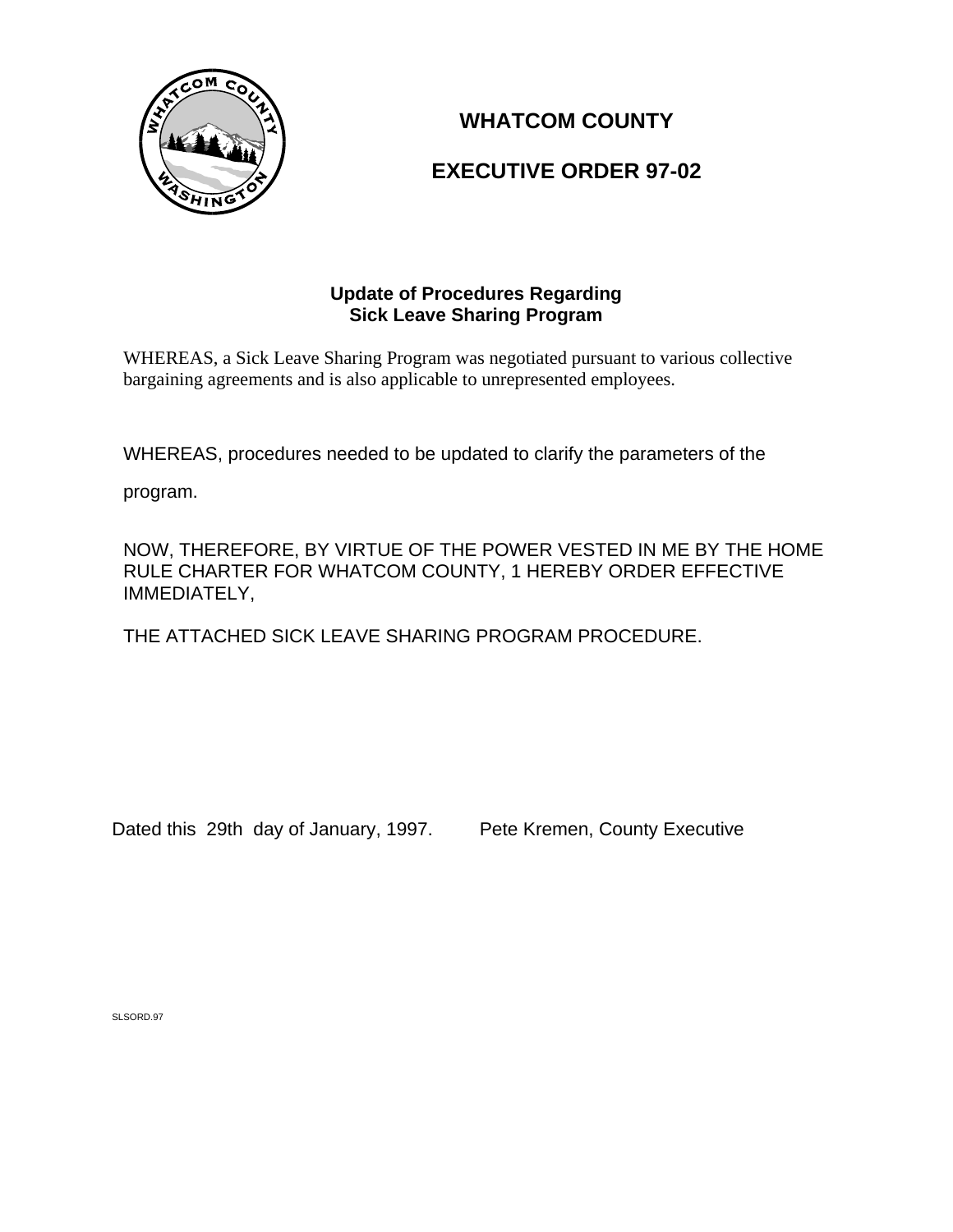#### 1. PURPOSE

The Sick Leave Sharing Program is a voluntary program that allows eligible regular employees to alleviate other employees' financial hardship by donating a portion of their accrued sick leave to qualified eligible regular employees who are unable to work because of extended serious illness or injury, have exhausted accrued leave, and are ineligible for workers' compensation. Collective bargaining agreements may have specific stipulations, outside of these general procedures, which should be adhered to.

- **Employee** A. Submits request for contributions of sick leave via a Request for Sick Leave Donation form to the department head.
	- 1. The request for approval must be accompanied by acceptable medical verification from a licensed physician. This must include the relevant medical facts, a description of the reasons the employee is unable to perform the duties of his/her position, and the physician's prognosis and expected date for return to work. Human Resources may verify or clarify submitted medical information as needed.
- **Department (Donee)** A. Assures that employee requesting donated leave has met the following criteria.
	- 1. Has completed six months of regular employment.
	- 2. Is unable to work because of extended serious illness or injury, which requires hospitalization or extensive medical care (e.g., cancer, heart attack, etc.).
	- 3. Is not eligible for workers' compensation benefits.
	- 4. Has an acceptable history of sick leave usage.
	- *5.* Has completed and submitted a Request for Sick Leave Donation form to department head.
- **Department (Donee)** B. Forward Request for Sick Leave Donation form to Human Resources.

## **Human Resources** A. Verifies medical condition meets program qualifications; convenes Sick Leave Donation Review Committee should the need arise; and makes recommendation as to whether or not the leave shall be granted.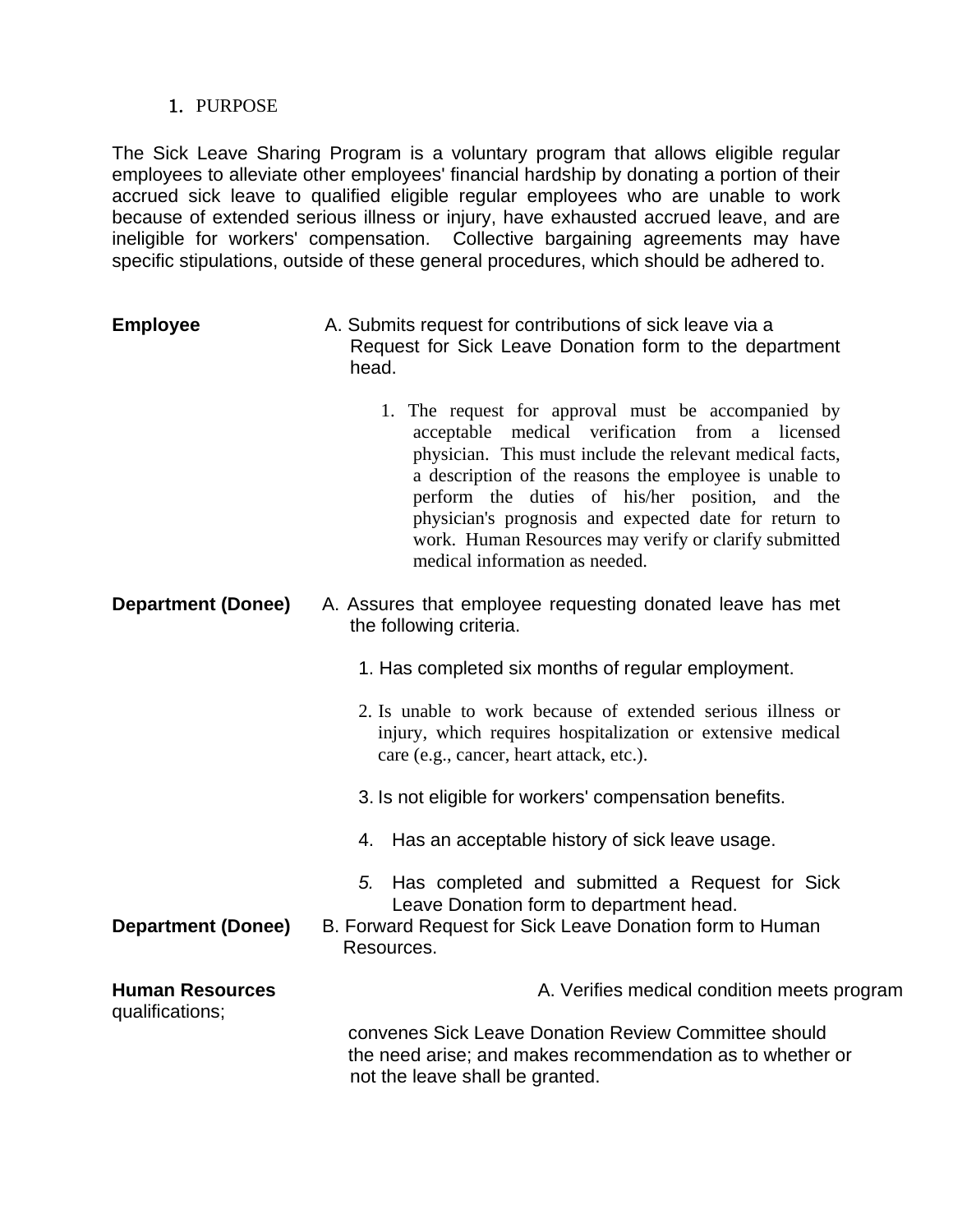- B. Forwards recommendation to Executive's Office for approval and final decision. Such decision shall not be subject to the Grievance Article of any collective bargaining agreement.
- **Executive's Office** A. Returns signed original Request for Sick Leave Donation form to Human Resources.

#### A. Sick Leave Donation

- **Review Committee** A. Convenes as necessary to review requests for sick leave donation which are disputed. The Committee shall be comprised of one employee member of applicable collective bargaining unit or unrepresented employee, one unrepresented employee chosen by the County Executive, and the Human Resources Manager, who shall act as Chair. The employee members must be regular full-time or part-time employees who are eligible to accrue and utilize sick leave.
- **Human Resources** A. Notifies appropriate department head of final decision regarding request for sick leave donation.
	- 1. B. Distributes notice regarding approved sick leave donation request.

## **Department** A. Assures that employees wishing to donate sick leave to (Donee or Donor) a qualified recipient have met the following criteria: a qualified recipient have met the following criteria:

- 1. Have completed a Sick Leave Sharing Program Donor form.
- 2. Have immediately subsequent to the donation 240 hours or more of accrued sick leave.

#### **Department (Donee or** 3. Have donated only in increments of 8 hours. **Donor)**

- 4. Have not donated more than 16 hours in a calendar year.
- 5. To address different work schedules (i.e., other than eight-hour days), donations can be made in increments of the donee's standard work day, not to exceed two standard working days.
- **Human Resources** A. Coordinates implementation of the following Donation Parameters with departments and Central Payroll as necessary:
	- 1. Total donated sick leave shall not exceed twelve weeks (480 hours) in a 12-month period. The 12-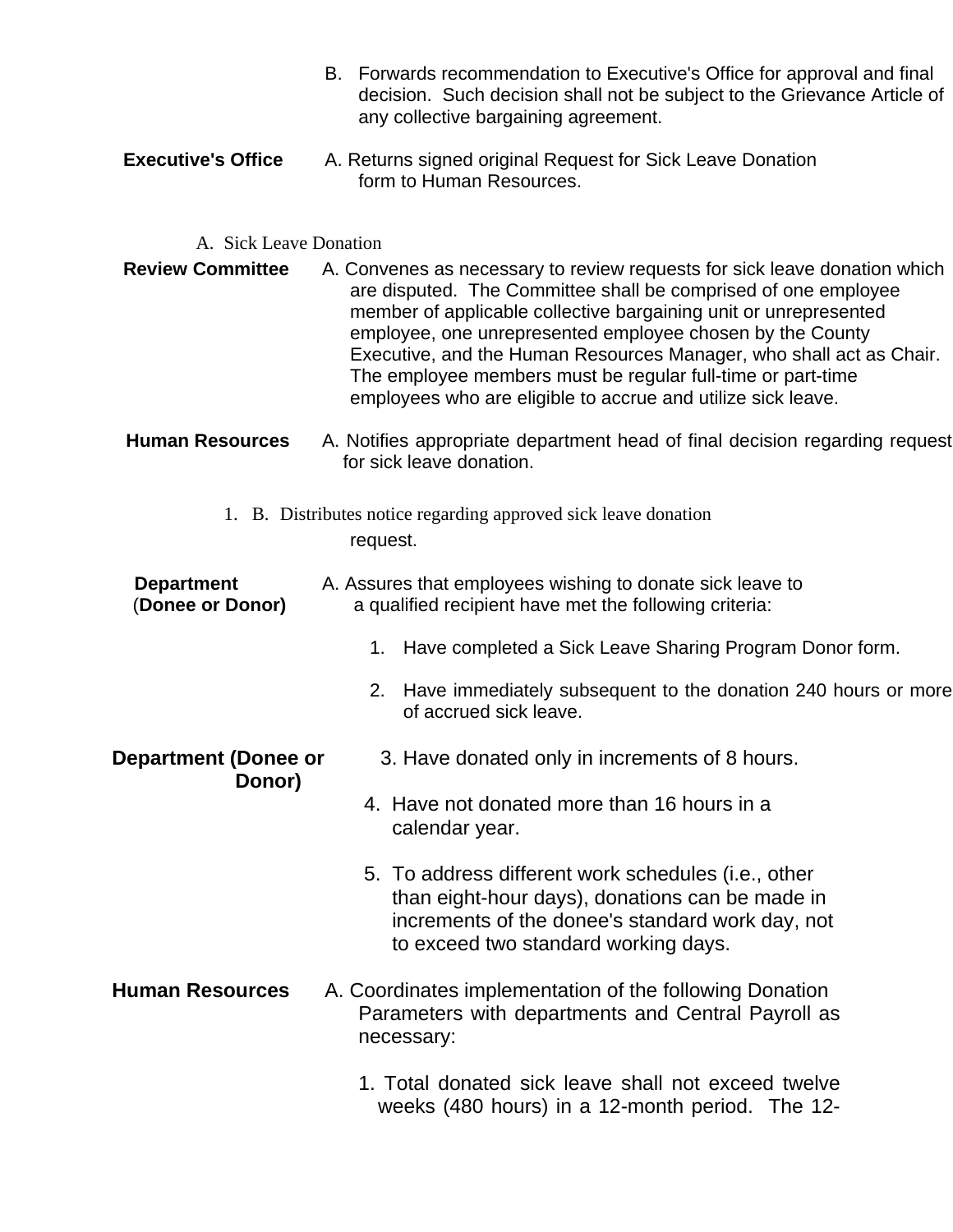month period, measured forward, begins on the date an employee first uses donated sick leave. Part-time employees will be pro-rated per their budgeted full-time equivalency (FTE).

- 2. Leave utilization by a qualified recipient will be on an hour-for-hour basis. Partial hours may be utilized with proper physician authorization.
- 3. Sick leave donations cannot be made to cover absences due to the illness or injury of family members.
- 4. Except as provided in this procedure, the Sick Leave Sharing Program does not supplant any established Personnel policy, procedure nor any terms or conditions of any applicable collective bargaining agreement or other governing document.
- 5. In the event a designated holiday occurs during the period of authorized leave, under no circumstances shall payment to the employee exceed the payment for their normal work schedule.
- 6. Donated sick leave to a qualified recipient may be terminated under any of the following conditions or

circumstances:

- **Human Resources** a. After use of 480 hours of donated leave In a 12month period or an appropriate pro-rated amount.
	- b. Upon physician's release to regular work schedule.
	- c. Upon eligibility for disability benefits or retirement.
	- 7. Donated sick leave is excluded from any sick leave cash out provisions.
	- 8. Notifies donee department of donated sick leave sharing hours.
- **Department (Donee)** A. Assures that employee requesting donated leave has